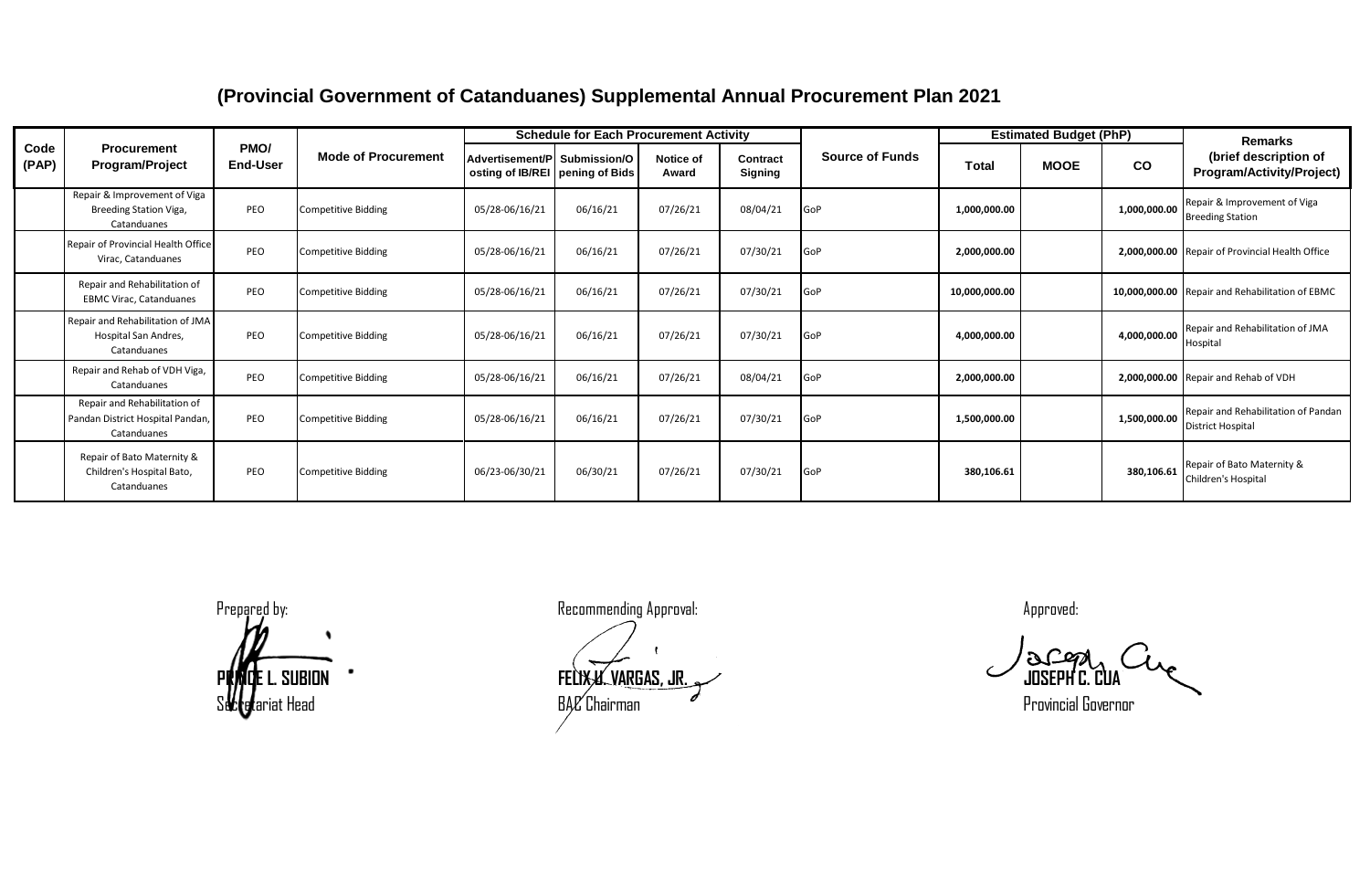## **(Provincial Government of Catanduanes) Supplemental Annual Procurement Plan 2021**

| Code<br>(PAP) | <b>Procurement</b><br>Program/Project | PMO/<br><b>End-User</b> | <b>Mode of Procurement</b>        | <b>Schedule for Each Procurement Activity</b>                   |          |                           |                                   |                        | <b>Estimated Budget (PhP)</b> |             |            | <b>Remarks</b>                                     |
|---------------|---------------------------------------|-------------------------|-----------------------------------|-----------------------------------------------------------------|----------|---------------------------|-----------------------------------|------------------------|-------------------------------|-------------|------------|----------------------------------------------------|
|               |                                       |                         |                                   | Advertisement/P Submission/O<br>osting of IB/REI pening of Bids |          | <b>Notice of</b><br>Award | <b>Contract</b><br><b>Signing</b> | <b>Source of Funds</b> | <b>Total</b>                  | <b>MOOE</b> | <b>CO</b>  | (brief description of<br>Program/Activity/Project) |
|               | <b>IT Equipment</b>                   | <b>JMAMDH</b>           | NP-53.1 Two Failed Biddings       | 07/20-07/27/21                                                  | 07/27/21 | 07/29/21                  | 08/13/21                          | GoP                    | 111.728.80                    |             |            | 111,728.80 For JMAMDH use.                         |
|               | Furniture & Fixtures                  | EBMC                    | NP-53.9 - Small Value Procurement | 07/20-07/27/21                                                  | 07/27/21 | 07/29/21                  | 07/30/21                          | GoP                    | 38,500.00                     |             |            | 38,500.00 For EBMC use.                            |
|               | <b>Furniture &amp; Fixtures</b>       | COA                     | NP-53.9 - Small Value Procurement | 07/20-07/27/21                                                  | 07/27/21 | 07/29/21                  | 07/30/21                          | GoP                    | 30,000.00                     |             |            | 30,000.00 For COA use.                             |
|               | Furniture & Fixtures                  | PVO                     | NP-53.9 - Small Value Procurement | 07/20-07/27/21                                                  | 07/27/21 | 07/29/21                  | 07/30/21                          | GoP                    | 20,675.62                     |             |            | 20,675.62 For PVO use.                             |
|               | Furniture & Fixtures                  | GO-Tourism              | NP-53.9 - Small Value Procurement | 07/20-07/27/21                                                  | 07/27/21 | 07/29/21                  | 07/30/21                          | GoP                    | 17,700.00                     |             |            | 17,700.00 For GO-Tourism use.                      |
|               |                                       |                         |                                   |                                                                 |          |                           |                                   |                        | 106,875.62                    |             | 106,875.62 |                                                    |
|               | Janitorial Supplies                   | GO-Nutrition            | NP-53.9 - Small Value Procurement | 07/20-07/27/21                                                  | 07/27/21 | 07/29/21                  | 07/30/21                          | GoP                    | 20,308.05                     | 20,308.05   |            | For GO-Nutrition use.                              |
|               | Janitorial Supplies                   | PPDO                    | NP-53.9 - Small Value Procurement | 07/20-07/27/21                                                  | 07/27/21 | 07/29/21                  | 07/30/21                          | GoP                    | 17,030.00                     | 17,030.00   |            | For PPDO use.                                      |
|               | Janitorial Supplies                   | COA                     | NP-53.9 - Small Value Procurement | 07/20-07/27/21                                                  | 07/27/21 | 07/29/21                  | 07/30/21                          | GoP                    | 9,516.00                      | 9,516.00    |            | For COA use.                                       |
|               | Janitorial Supplies                   | PVO                     | NP-53.9 - Small Value Procurement | 07/20-07/27/21                                                  | 07/27/21 | 07/29/21                  | 07/30/21                          | GoP                    | 6,092.00                      | 6,092.00    |            | For PVO use.                                       |
|               | Janitorial Supplies                   | PEPO                    | NP-53.9 - Small Value Procurement | 07/20-07/27/21                                                  | 07/27/21 | 07/29/21                  | 07/30/21                          | GoP                    | 8,985.00                      | 8,985.00    |            | For PEPO use.                                      |
|               |                                       |                         |                                   |                                                                 |          |                           |                                   |                        | 61,931.05                     | 61,931.05   |            |                                                    |
|               | <b>Medical Supplies</b>               | <b>JMAMDH</b>           | NP-53.9 - Small Value Procurement | 07/20-07/27/21                                                  | 07/27/21 | 07/29/21                  | 07/30/21                          | GoP                    | 97.420.00                     | 97,420.00   |            | For JMAMDH Hemodialysis use.                       |
|               | T-Shirt with Collar & Print           | PTO                     | NP-53.9 - Small Value Procurement | 07/20-07/27/21                                                  | 07/27/21 | 07/29/21                  | 07/30/21                          | GoP                    | 12,150.00                     | 12,150.00   |            | For PTO use.                                       |
|               | T-Shirt with Print                    | PEO                     | NP-53.9 - Small Value Procurement | 07/20-07/27/21                                                  | 07/27/21 | 07/29/21                  | 07/30/21                          | GoP                    | 35,600.00                     | 35,600.00   |            | For PEO use.                                       |
|               | T-Shirt with Collar & Print           | PPDO                    | NP-53.9 - Small Value Procurement | 07/20-07/27/21                                                  | 07/27/21 | 07/29/21                  | 07/30/21                          | GoP                    | 6,300.00                      | 6,300.00    |            | For PPDO use.                                      |
|               | T-Shirt with Collar & Print           | GO-HRMDD                | NP-53.9 - Small Value Procurement | 07/20-07/27/21                                                  | 07/27/21 | 07/29/21                  | 07/30/21                          | GoP                    | 9,000.00                      | 9,000.00    |            | For GO-HRMDD use.                                  |
|               | T-Shirt with Print                    | PEPO                    | NP-53.9 - Small Value Procurement | 07/20-07/27/21                                                  | 07/27/21 | 07/29/21                  | 07/30/21                          | <b>GoP</b>             | 14,700.00                     | 14,700.00   |            | For PEPO use.                                      |
|               |                                       |                         |                                   |                                                                 |          |                           |                                   |                        | 77,750.00                     | 77,750.00   |            |                                                    |
|               | <b>Catering Services</b>              | PDRRMO                  | NP-53.9 - Small Value Procurement | 07/20-07/27/21                                                  | 07/27/21 | 07/29/21                  | 07/30/21                          | GoP                    | 45,000.00                     | 45,000.00   |            | For PDRRMO use.                                    |
|               | Other Supplies and Equipment          | Prov'l Admin.<br>Office | NP-53.9 - Small Value Procurement | 07/20-07/27/21                                                  | 07/27/21 | 07/29/21                  | 07/30/21                          | GoP                    | 9,600.00                      | 9,600.00    |            | For Prov'l Admin. Office use.                      |
|               | <b>Catering Services</b>              | GO-BAC-PMO              | NP-53.9 - Small Value Procurement | 07/20-07/27/21                                                  | 07/27/21 | 07/28/21                  | 07/28/21                          | GoP                    | 50,000.00                     | 50,000.00   |            | Snacks for 3rd Quarter Meetings.                   |
|               | <b>Office Supplies</b>                | GO-BAC-PMO              | NP-53.9 - Small Value Procurement | 07/20-07/27/21                                                  | 07/27/21 | 07/29/21                  | 07/30/21                          | GoP                    | 52,500.00                     | 52,500.00   |            | For GO-BAC-PMO use.                                |

Prepared by: example a state of the Recommending Approval: a state of the Approved: Approved: **PRINCE L. SUBION FELIX U. VARGAS, JR. JOSEPH C. CUA**  $\mathsf{B}\mathcal{H}$  Chairman extending the control of the Provincial Governor extending  $\mathsf{B}\mathcal{H}$